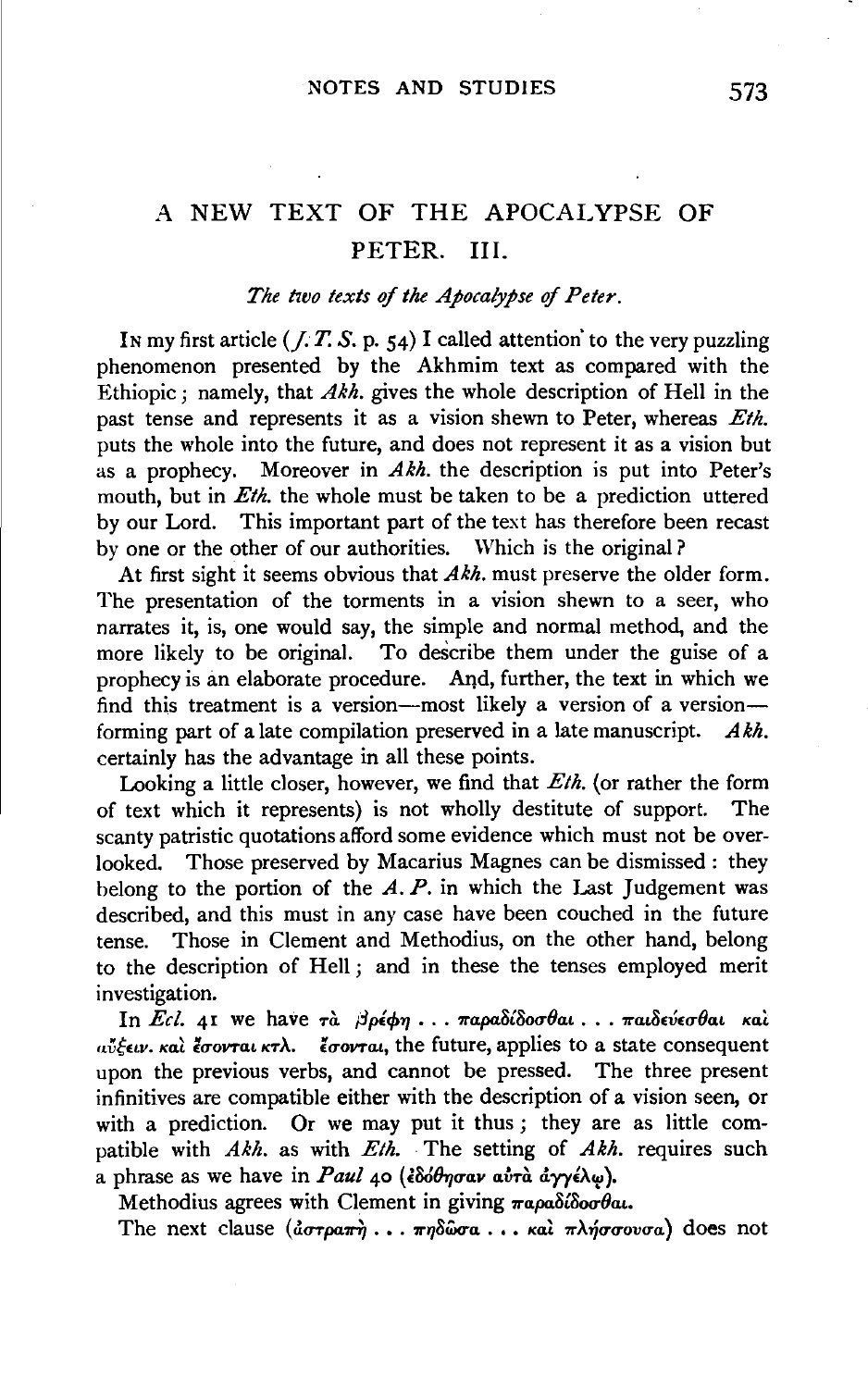### 574 THE JOURNAL OF THEOLOGICAL STUDIES

help to a decision. The participles may have been governed by a verb either in the past or the future.

*Ecl.* 48 repeats  $\pi$ *apa8{8oo flat,* and has two futures,  $\tau \omega \xi$ *erat and*  $\mu \epsilon$ *v* $\hat{\epsilon}$ *avru KoAau£w<;.* I do not regard these as quotations, but as Clement's own deduction from the  $A. P$ , and do not press them.

In the passage that comes next  $(r\delta \delta \epsilon)$  *y* $\delta \lambda a \ldots$ , *yervnou*  $\theta$ *npia* ...  $\kappa a$ ...  $\kappa a \tau \epsilon \sigma \theta$ <sub>i</sub> $\epsilon$  we have a noteworthy use of the future. We know that *Akh.* has nothing corresponding to it; but we cannot suppose that it has merely omitted the words quoted by Clement : *no* sentence in the future would fit in to the text of *Akh.* We can tolerate it as part of a text in which a vision is being narrated ; but in that case the narrative cannot have been in the form of *Akh.* It is also readily intelligible as part of a prediction ; and it actually occurs in *Eth.* in such a setting, and in a form in which nearly all Clement's words are traceable.

From the Methodian quotation we do not gain any help: he employs  $\pi$ apa $\delta$ *i* $\delta$ o $\sigma$  $\theta$ a, as has been remarked, and subsequently two imperfects, *παρεδίδοτο* and *εκίκλησκον*: but these are due to the form of the rhetorical question into which he has recast the passage.

I think that we may say that the Clementine quotations are made from a text in which the setting differed from that of *Akh.* It cannot have been couched, as that is, wholly in the past tense. We are not as yet in a position to say that it resembled *Eth.* to the extent of being couched wholly in the future.

Besides the patristic quotations we have the Bodleian fragment to consider. On the recto of this, which is fairly legible, there are present participles (which are of no importance) and a future ' $\frac{d}{dx}u_x + \frac{d}{dx}u_y + \cdots$  $\epsilon$ έ<sub>συσι</sub>ν την κόλασιν'. This future is again indecisive: no other tense was possible in speaking of an unending state.<sup>1</sup>

The verso, which is in bad condition, has a reading of great importance, *toortal avones* kat yvvaikes. The following words have not been deciphered with complete certainty, but after them the text has *ούτοι δέ είσιν οίτινες κατέλιπον όδον θεού*. Mr Winstedt, who has repeatedly examined the original, has little doubt as to the presence of *čoorrat*; Professor Vernon Bartlet agrees with him, and, if they are right, we have here evidence as old as the fifth century of the existence of a Greek text in which the description of Hell was given in the future tense. This constitutes a powerful support for *Eth.* and tends to make it more probable that the Clementine passages are further specimens of a similar text.

There is another consideration which cannot but affect our view of

<sup>1</sup> It is worth noting that in *Akh*. a different expression is used, which avoids the future tense, viz. μηδέποτε παυόμενοι της τοιαύτης κολάσεως.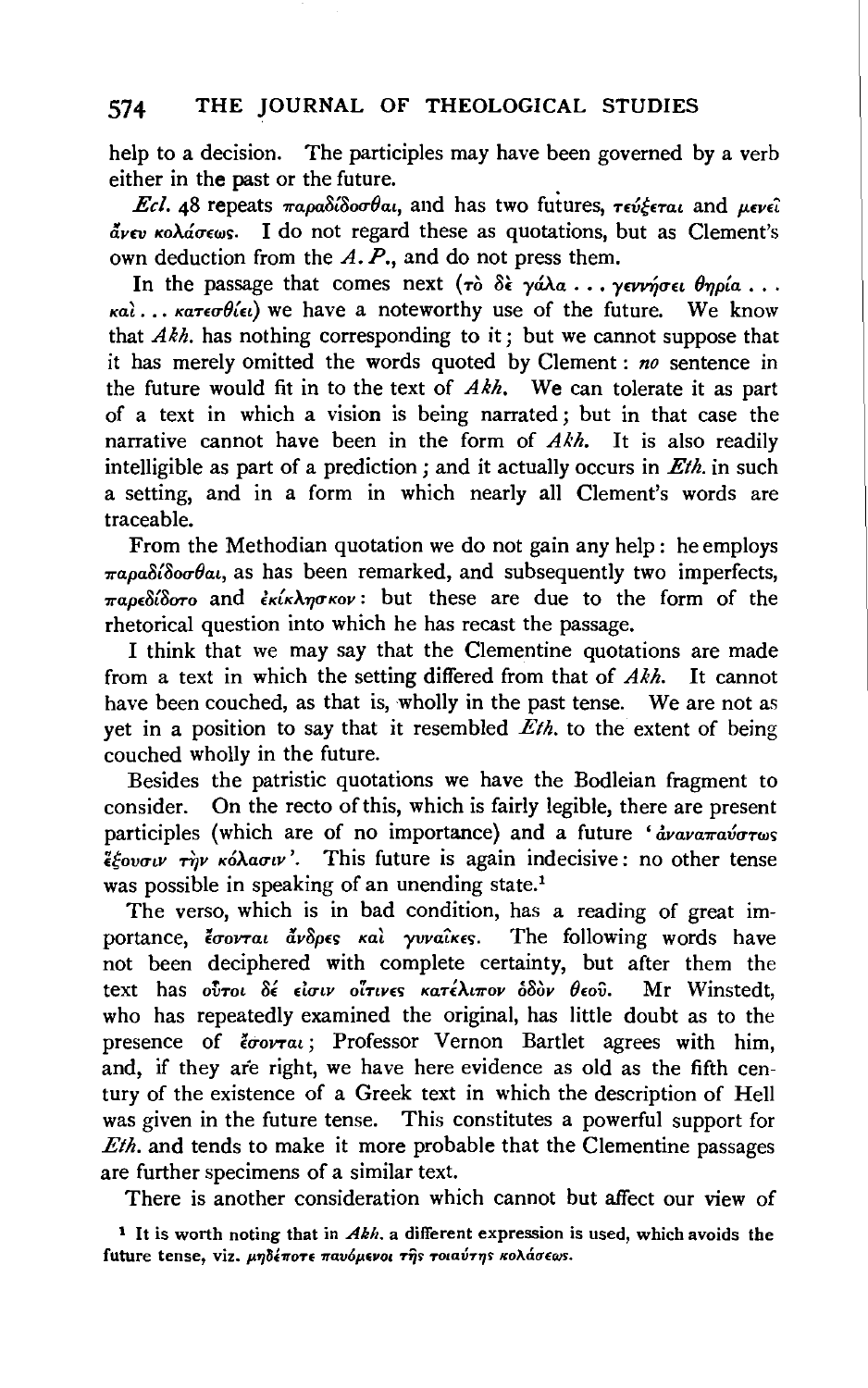*Eth.* Is it a tolerable supposition that the description of Hell was originally written in the future tense throughout ? There is no parallel to it, and, as has been said, the presentation of such thing in the form of a vision (as in  $Akh$ .) seems far more natural.

The difficulty appeals to me; but there is a justification for the form of *Eth.* What it describes is the condition of things subsequent to the final judgement. Support can be found in early writings for the view that until that judgement has taken place the souls of men are to be confined in 'storehouses', *promptuaria,* where the good will, indeed, be happy and the wicked unhappy, but where neither the bliss nor the pain of eternity will be theirs. This is the view of *Enoch* (xxii) and of 4 *Esdras* ( vii). But in the later visions, though it is sometimes said that bliss and pain will be intensified after the Judgement, there is unanimous testimony that actual torments of various kinds, and actual happiness, are being meted out at this moment to disembodied souls.

It may be objected that in *Eth.,* as well as in *Akh.,* certain righteous souls are represented as already dwelling in Paradise. I answer that warrant for this may also be found in *Enoch.* The teaching of that congeries of writings is inconsistent with itself. In xxii the souls of the righteous dead are apparently in the storehouses of souls in the west, Paradise being at that time empty (xxxii  $3-6$ ); but in lx  $\leq$  (a Noachic fragment) we read of ' the garden where the elect and righteous dwell': in  $\overline{x}$  is  $\overline{z}$  of 'all the elect who dwell in the garden of life': in lxx 9 Enoch ' saw the first fathers and the elect from the beginning who dwell in that place'. Nothing analogous to this, however, is stated of the souls of sinners, so far as I can see. Thus the writer of  $A.P.$  was at liberty to select such features as suited him from the teachings of *Enoch;* and we have seen that the book lay before him in its present form, since there are in his work evident reminiscences of a quite late portion of it (viz. eh. cvi).

There seems, then, to be some reason for regarding *Eth.* as representing, in this particular, an early stage of belief. Not the earliest, for the pagan visions of the next world know of no final judgement, and represent punishment and reward as following immediately after death ; but a form of belief which was to be found in at least one Jewish book *(Enoch)* from which the *A. P.* demonstrably drew.

There is, moreover, a detail (absent from  $Akh$ , but supported by the Bodleian fragment) which it is difficult to explain save on the supposition that *Eth*. is right in its presentation. I allude to the statement that idolaters are to be tormented in the presence of the actual idols which they have worshipped. That this is the meaning of *Eth.* I cannot doubt: and *Bodl.* confirms it in the words  $\ell_{\mu}$ *rpoodev Tovrwv*  $\langle T\hat{\omega}\nu\rangle$  $\epsilon \delta \omega \lambda \omega \nu$   $\tau \omega \nu \pi \lambda \omega \omega \nu$ . One cannot imagine a transference of the actual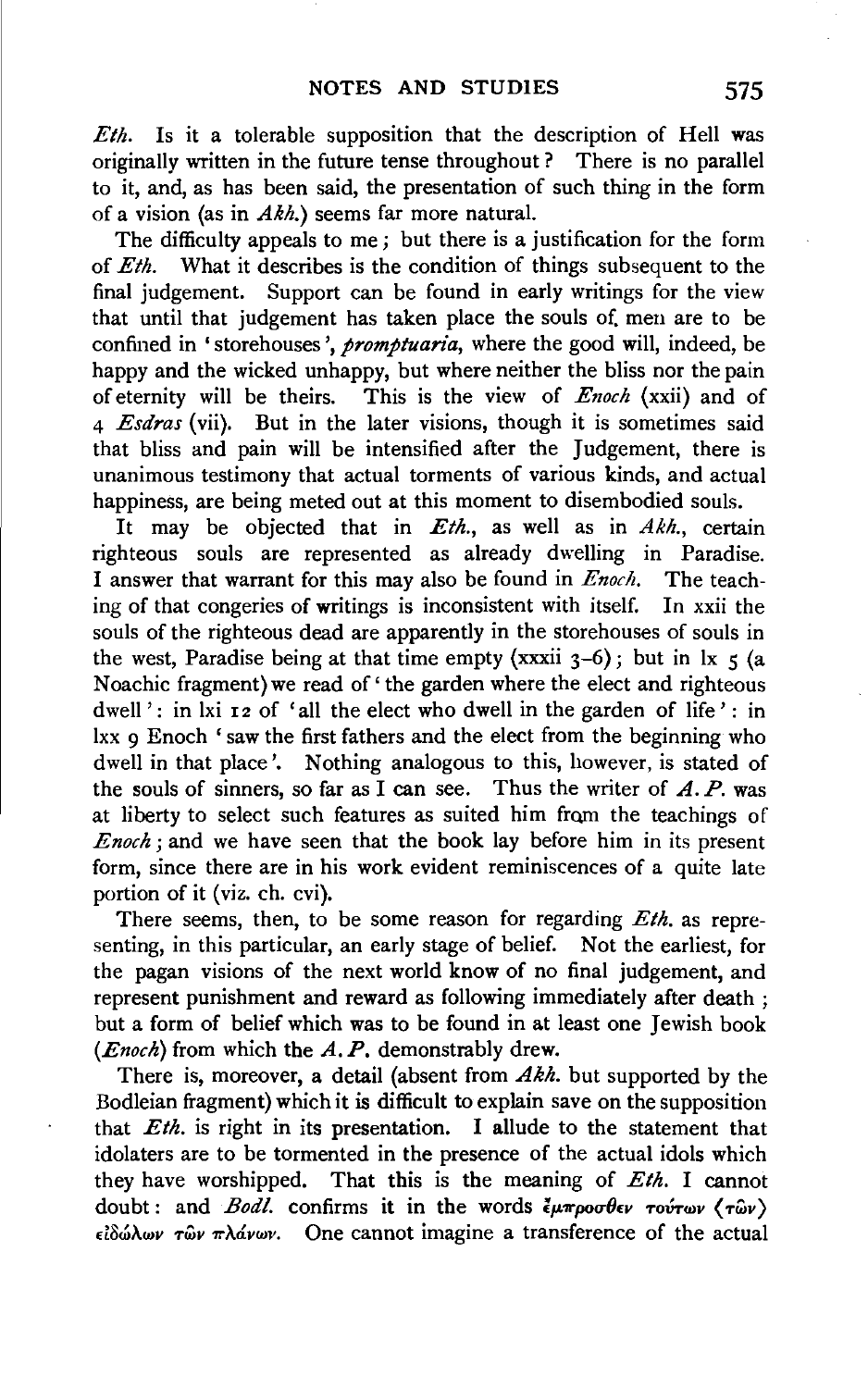#### 576 THE JOURNAL OF THEOLOGICAL STUDIES

idols to Hell as a process which could be going on now, or could precede the Judgement ; and yet the conception has early support as part of the text of the  $A$ .  $P$ .

From what has been said so far I hope it will have appeared that the future tenses of *Eth.* are neither without justification in themselves, nor incompatible with the theory of an early date.

We have seen reason to believe that Book 11 of the Sibylline Oracles is very largely based upon the  $A$ .  $P$ , and this is expressed wholly in the future. But I have not adduced it as supporting *Eth.* in this respect, and I do not do so, inasmuch as the future tense is a necessary result of the attribution of the whole to the Sibyl ; and this form of expression runs through almost the whole of the Sibylline Corpus. The evidence of the Sibyl may, however, fairly be adduced when we enquire into the order of the contents of  $A$ .  $P$ . Perhaps the time for making that enquiry has now· been reached.

In  $Akh$ , we have:

- (a) Fragment of an eschatological prophecy spoken by our Lord.
- (b) Transition of our Lord and the Apostles from some place unknown to ' the Mountain'.
- $(c)$  Appearance of two glorified saints in answer to a request of the Apostles.
- (d) Paradise shewn to the Apostles.
- (e) Hell shewn to Peter.

 $\overline{\text{In } E}$ *ih.*:

- {a) Our Lord on the Mount of Olives. A long eschatological prophecy including the description of Hell  $( = a + e$  of Akh.).
- (b) Transition to the 'Holy Mountain' (=b  $Akh$ .).
- (c) Appearance of two glorified saints (=c).
- (d) Paradise shewn to the Apostles  $(=d)$ .
- *(e)* Narrative resembling that of the Transfiguration : obviously containing later elements if not wholly late.

 $(f)$  Descent from the Mountain.

The important difference being that in  $Akh$ , the matter relating to Paradise precedes the description of Hell, but follows it in *Eth.* 

This is a case in which patristic quotations afford us no help. I believe that the only approach to external evidence is that derivable from the Second "Book of the Sibylline Oracles. This may fairly be claimed as a supporter of the order given in *Eth.,* to this extent, that its description of Hell follows immediately upon that of the Judgement. The parallelism continues to the end of the passage in which the Acherusian lake and the Elysian field., are mentioned. But it has nothing corresponding to the vision of the glorified saints or of Paradise.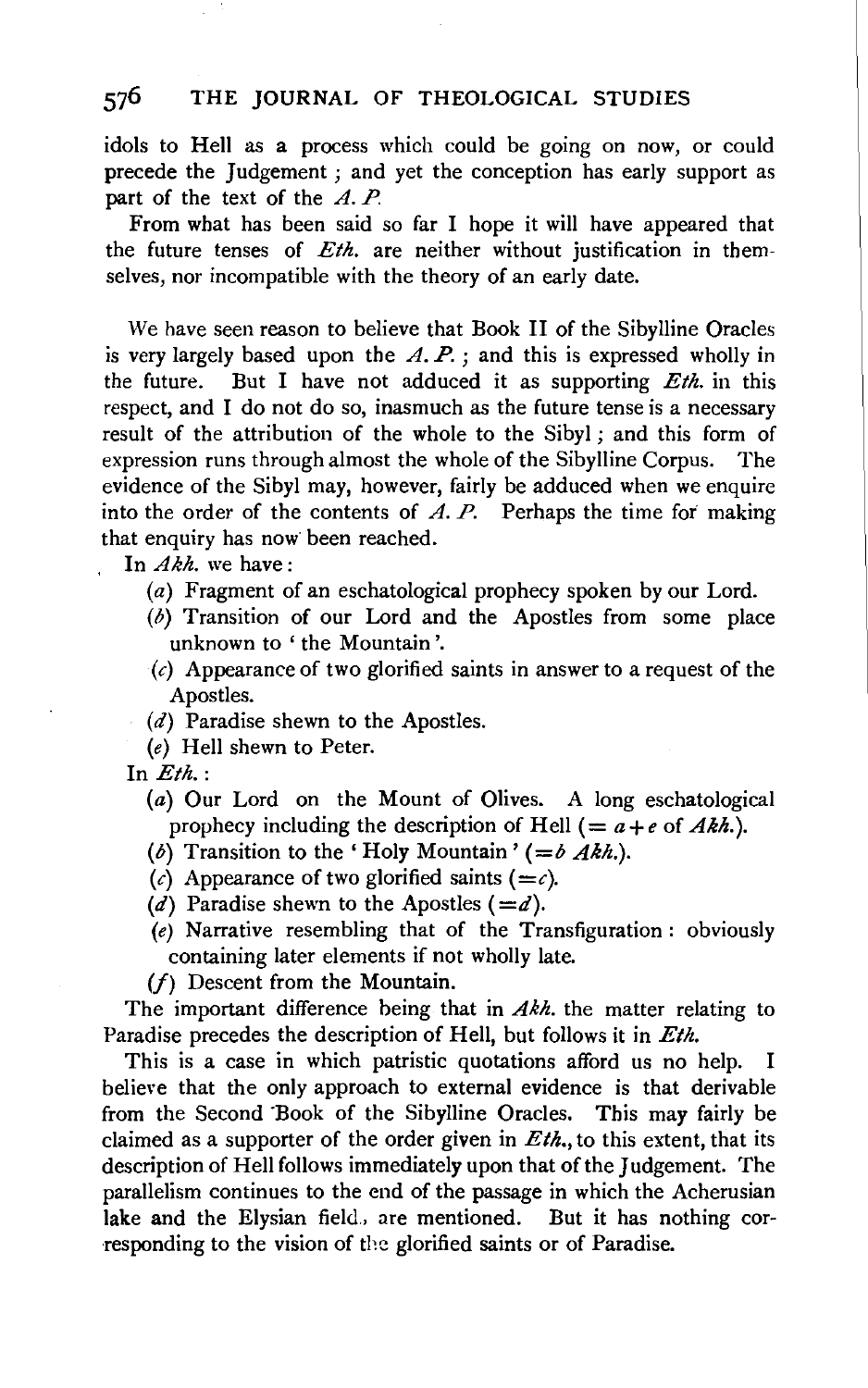For the rest, I do not see what can guide us save the analogies of other Apocalypses in which Heaven and Hell are described. *Enoch,*  from whom  $A.$   $P.$  has borrowed some traits, certainly is shewn some places of punishment before he sees Paradise, but he also sees some subsequently. In the fragmentary *Apocalypse* of *Zephaniah* (as I still call what Steindorff has edited as an anonymous Apocalypse) the seer seems to pass through the underworld and thence to Paradise, from which he sees something of the torments of Hell. *Paul,*  which copies  $A$ .  $P$ . in many places, is obviously composite. Paradise is followed by Hell, and then is introduced again ; and some of the same characters meet Paul on both occasions. In the later Apocalypses of the Virgin, and of Esdras, as well as in practically all mediaeval visions,<sup>1</sup> Paradise is placed last. As to the pagan Apocalypses to which  $A. P.$  is thought to be so deeply indebted, if we may take the Sixth Aeneid as a fair specimen, Elysium follows Hades. Analogy, however, cannot be strongly pressed. All that one can say is that the order presented by *Eth.* is the more usual one ; and an answer to this, that *Eth.* is a later text, made to conform to current usage, is not far to seek.

## *The Apocalypse and the Gospel* of *Peter.*

The view that *Akh*. is a portion of the *A. P.* has commanded the assent of the very large majority of critics, but not of all. Among the dissentients, two are of special eminence, namely A. Dieterich and Zahn. Both of these have maintained that *Akh.* is a second fragment of the *Gospel* of *Peter* (Ev.). The grounds they adduce for this belief shall be set forth here.

Dieterich deals with the question in *Nekyia* pp. 13 sqq. He begins by saying that he can find no place in *Akh.* for the majority of the patristic quotations from  $A. P.$  He goes on to remark upon the juxtaposition of the two pieces *(Ev.* and *Apoc.)* in the Gizeh manuscript. Turning to internal evidence, he maintains that the setting of *Akh.* is that of a Gospel. Its opening sentences find a parallel in the eschatological discourses of our Lord. After these the narrative proceeds ' $\kappa a$ )  $\pi$ ροσθείς δ κύριος έφη· άγωμεν είς τὸ ὄρος', κτλ. This (he says) is quite in the manner of the Gospels; and the point needs to be more sharply emphasized than has hitherto been done, that it is the earthly life of our Lord that is here in question ; whereas in other Apocalypses, current as separate books, it is the risen or glorified Christ who is the source of revelation. It follows that we have here, not an independent Apocalypse-not *the Apocalypse* of *Peter-but* a portion of a Gospel. The short eschatological speech, the going to the mountain, the vision of the two glorified saints (so closely resembling the story of the Trans-

1 The Vision of Adamnan is an exception.

VOL. XII. Pp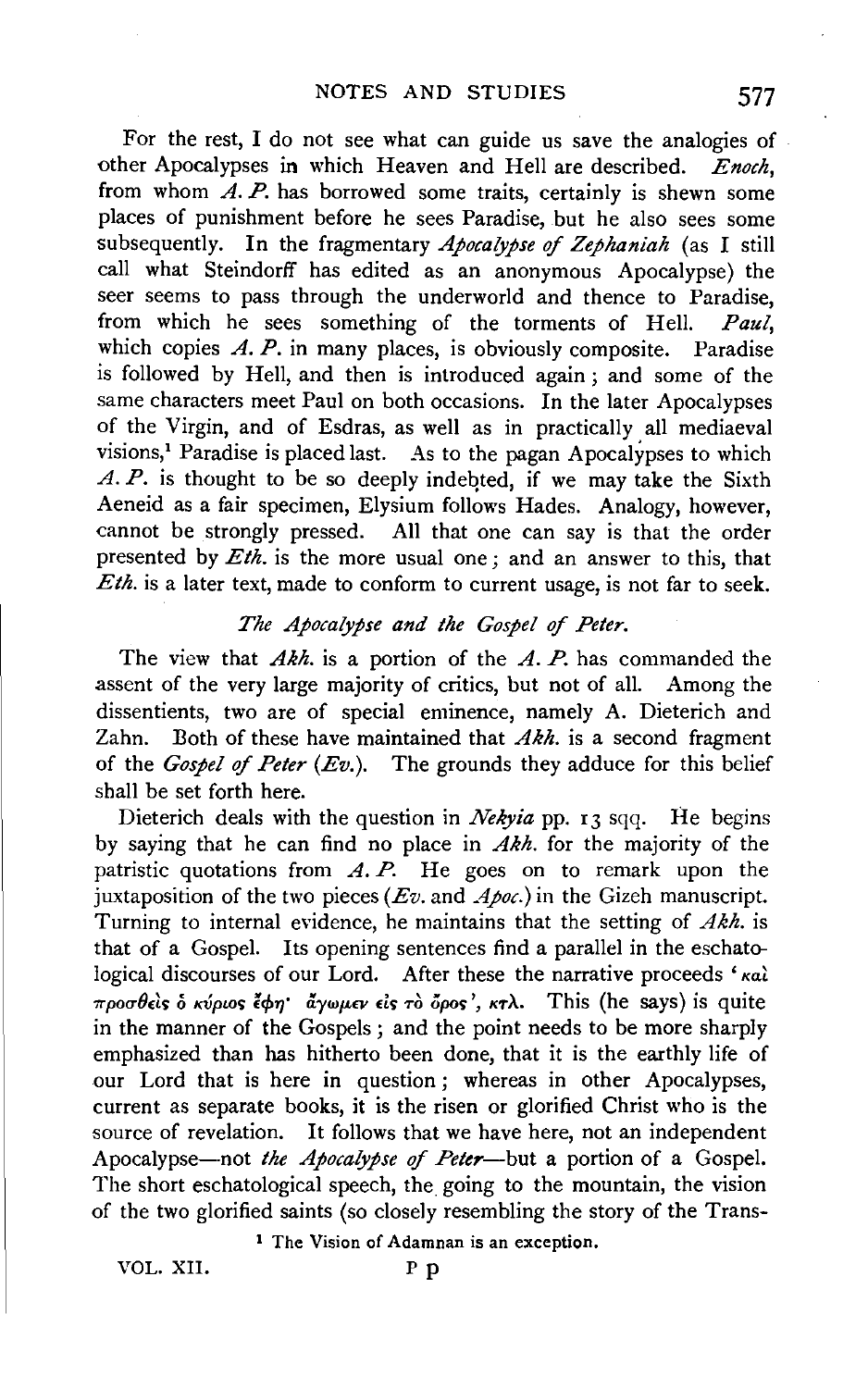figuration, and so evidently developed out of it), and the visions of Heaven and Hell, were excerpted from a Gospel as being appropriate to be placed in a tomb with the dead, just as the narrative of the Passion and Resurrection taken from the *Gospel of Peter* was so placed. That the Apocalyptic portion comes from this same Gospel is not only the most natural supposition, but is clear, from the fact that in both Peter is the narrator. The Apocalyptic portion will have preceded the Passion-narrative, and (as in the Synoptic Gospels) will have been separated from it by no long interval.

Out of this portion of the *Gospel* the separate *Apocalypse of Peter*  was developed. We see in the fragments of the latter, on the one hand, obvious though not exact correspondences, and on the other hand, equally plainly, heightening of colour and amplification. In its separate form it became, of course, a revelation of the ascended Christ, given to Peter alone, and a vision shewn to Peter of the next world. We see the process clearly. The Apocalyptic section of the *Gospel* was circulated separately, and nothing is more natural than that an *Apocal\_ypse of Peter* should have been developed out of it. The *Gospel*  must be placed not later than in the beginning of the second century ; Clement of Alexandria and the Muratorian fragment are the first to mention the  $A$ .  $P$ , which belongs to the second half or to the end of that century. This relation of dates is what we should have been compelled to assume even apart from external evidence.

So far Dieterich, for whom the *Gospel* is the parent of *theA.P.* Of Zahn's view, the only exposition known to me is in a note to his *Grundriss d. Gesch. d. neutestamentlichen Kanons,* ed. 2, 1904, p. 24). After stating the ordinary view that *Akh.* is a fragment of the *A. P.,* he says: 'Against this view are the following considerations:  $(1)$  The MS from which both fragments *(Ev.* and *Akh.)* are derived gives no support to the hypothesis that they come from two different writings attributed to Peter;  $\overline{2}$  in the Apocalyptic fragment no single one of the certain quotations from  $A.P.$  (which, be it remembered, was a very short book) is to be found in the same form; (3) the late (post-Mohammedan) Arabic *Apocalypse of Peter* shews resemblances to a quotation from *A. P.* in Clement,<sup>1</sup> and to 2 *Peter*, but none to Akh.: see Bratke Zeitschr. f. *wiss. Theol.* 1893, 454-493; (4) the contents of *Akh.* are not suitable to the use made of  $A.$   $P.$  in Holy Week, as reported by Sozomen; (5) the literary form of *Akh.* is exactly that of the *Gospel of Peter.* In both Peter speaks in the name of the Twelve Apostles (I omit Zahn's references); and the name of Jesus does not occur in either: He is always  $\delta \kappa \omega_{\text{pio}}$ . This Apocalyptic piece can only be a further fragment of the *Gospel of Peter.* The comparison of the quotation in Clement,

<sup>1</sup> The resemblance is of the most shadowy description.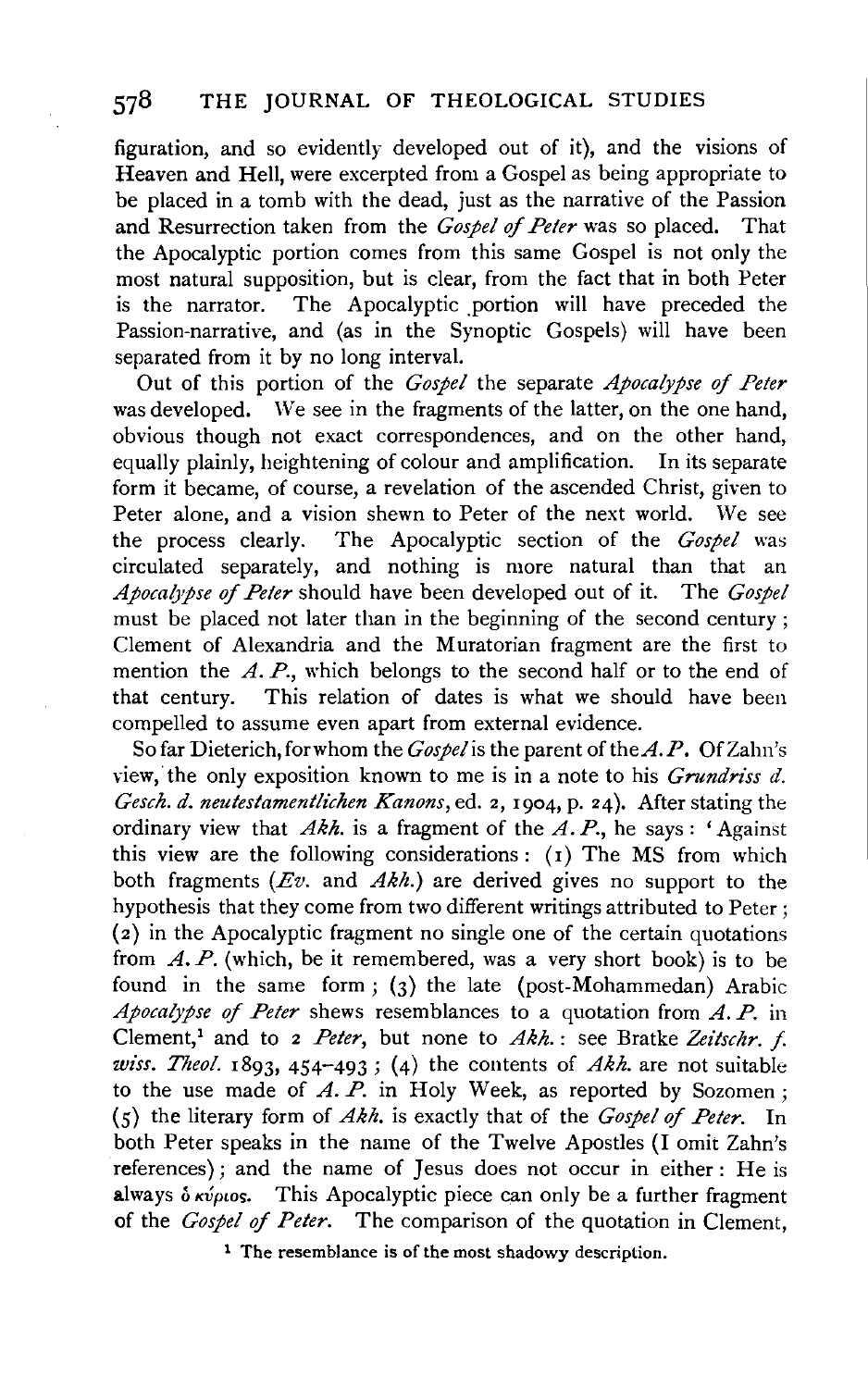*Ecl.* 47 and *Akh.* 26, shews that the author of the *Gospel* drew, among other sources, from the certainly older *Apocalypse of Peter.* 

Thus for Zahn the *A. P.* is the parent of this portion of the *Gospel.*  Of the various arguments adduced by Dieterich and Zahn in favour of the view, that the two fragments in the Akhmim manuscript are parts of one book, two seem to me to deserve further investigation : first, the evidence of the manuscript which contains them, and, next, the similarities of diction which connect them.

I. As to the first point, I believe that the following is an accurate statement of the facts. The two documents-  $Ev$ , and  $Akh$ -are found, in the single manuscript which has preserved them, written in the same hand (a hand differing from that of the remainder of the volume), and in juxtaposition.

The arrangement is as follows : $-$ 

- p. I of the manuscript is occupied by a drawing of a cross, and the letters A and  $\Omega$ .
- pp. 2-Io contain *Ev.* : a line of rude ornament is drawn across the page at the end of the text.
- pp. II-I2 are blank.

The above pages form a quire or gathering of six leaves.

The next quire, of four leaves, is bound in upside down. Its first page is blank. The text of *Akh.* begins on the second page (the verso of leaf  $I$ ), and continues to the eighth page (the verso of leaf  $4$ ), which it does not quite fill. Thus three pages are left blank between the end of *Ev.* and the beginning of *Akh.* 

These facts are compatible with any of the following suppositions :  $(a)$  that the copyist was making an extract from each of two separate writings;  $(b)$  that he was transcribing a single fragmentary writing, and left pages blank to shew his consciousness of a lacuna that might some time be filled up;  $(c)$  that he had selected two passages from a continuous original for some reason. (Dieterich suggests that they were from their subject-matter appropriate to be placed in a tomb with the dead.)

The fact that the two portions begin and end in a fragmentary manner, *Ev.* in particular breaking off in the middle of a. sentence, favours supposition *b* as against *a* or *c.* 

*z.* As to the second point, similarities of diction. I find the following, which I set down in the order of the Gospel fragment *(Ev.),*  employing the Harnack-Preuschen numeration of verses.

| Ev. δ κύριος (never Iησούς) ι et passim | <i>Apoc. Akh.</i> 4, 6, 12, 15, 20 |
|-----------------------------------------|------------------------------------|
| πεφονευμένω 5, 15                       |                                    |
| έστῶτες Ο                               | 0,25                               |
| $P$ $p$ 2                               |                                    |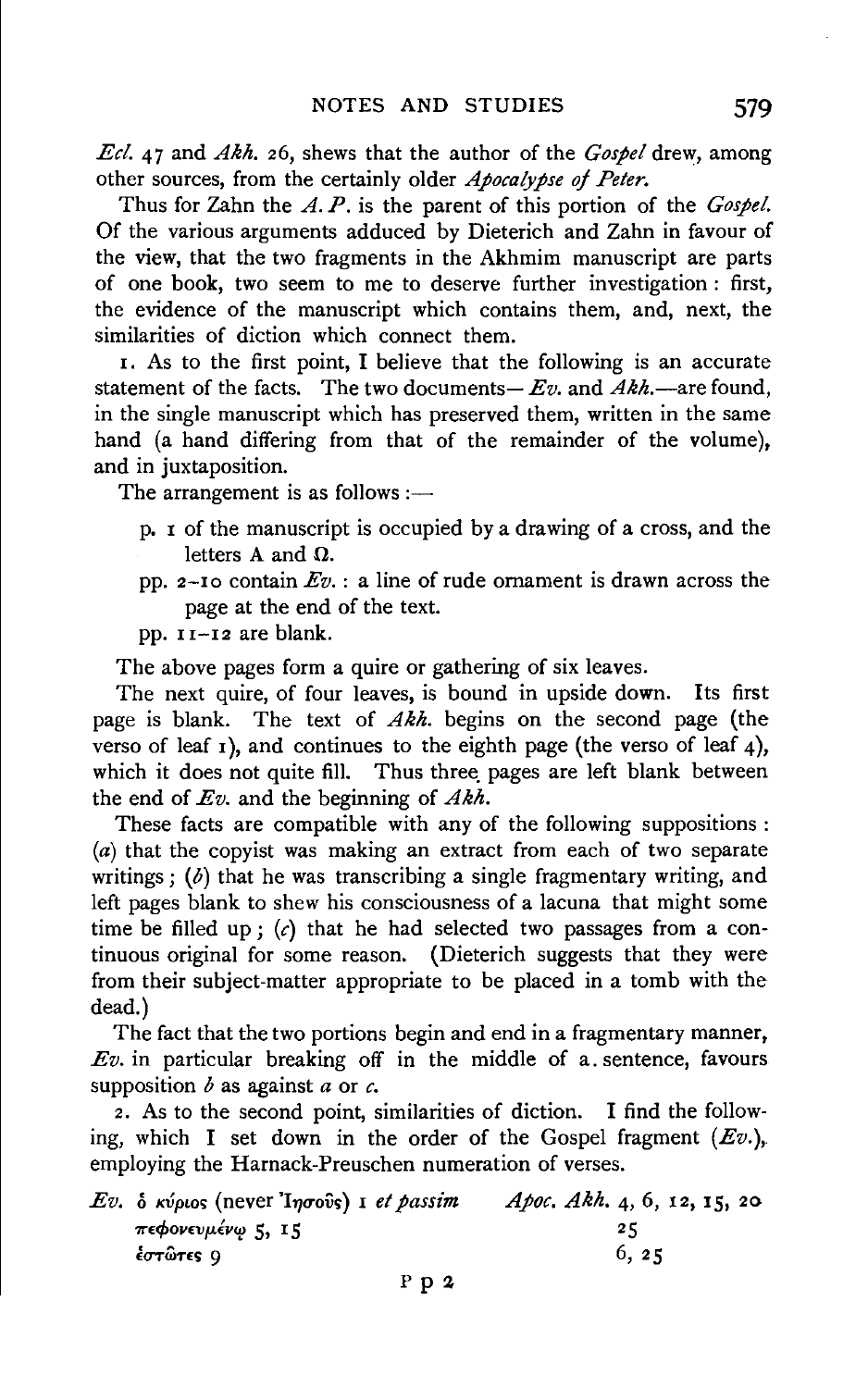| Ευ. μαστίζειν 9                                                  | $A$ poc. $A$ kh. 27 |                                                |
|------------------------------------------------------------------|---------------------|------------------------------------------------|
| ένδυμα 12                                                        |                     | 7, 17, 21                                      |
| έπειδή 15, 23, 50                                                |                     | 1 I                                            |
| καλ τότε 21                                                      |                     | 3                                              |
| δύο ἄνδρες 36                                                    |                     | 6 (in both cases<br>of supernatural<br>beings) |
| ίδόντες οὖν 38                                                   |                     | 11                                             |
| φαίνονται 44                                                     |                     | 6                                              |
| άφέντες 45                                                       |                     | 34                                             |
| έξηγήσαντο 45                                                    |                     | 7, 9                                           |
| προσελθόντες εδέοντο 47 (cf. 3, 29)                              |                     | 5, 12                                          |
| έφλέγοντο 50                                                     |                     | 23, 27, 29, 34                                 |
| έλεγον 52                                                        |                     | 24, 25                                         |
| $d\pi$ ελθούσαι 55 (MS) $d\pi\eta\lambda\theta$ αμεν 60 (cf. 56) |                     | 5                                              |
| ήμεῖς οἱ δώδεκα μαθηταί 59                                       |                     | 5                                              |
|                                                                  |                     |                                                |

Note also the frequency of  $\epsilon_{k\epsilon\epsilon\epsilon}$  ( $\epsilon_{k\epsilon\epsilon\epsilon}$ )  $\epsilon_{k\epsilon\epsilon}$ ) in both pieces :

Ev. 3, 32, 33 (36), 55 (twice), 56. Ap. 15 (16), (18), 19, 21, 22, 25, 26 (twice), (32), 33.

 $\epsilon$ Keivos is also very common in both, six times in Ev. and thirteen times in Apoc.

We may perhaps add to the above lists :-

| ἔμπροσθεν (τοῦ θεοῦ) 48                   | 6 (ἔμπρ. τοῦ κυρίου)          |
|-------------------------------------------|-------------------------------|
| ἐκαθεζόμεθα κλαίοντες 27                  | 26 (καθήμενα έκλαιον)         |
| ἐξελθόντας ἀπὸ τοῦ τάφου 39               | 5 (εξελθόντων άπο του κόσμου) |
| εξέρχεσθαι occurs again in Ev. 58, Ap. 7. |                               |

It should be noted that  $\S$  5 of  $A\phi$ , presents several coincidences with Ev., and, among them, the most striking of all, namely, ήμεις οι δώδεκα  $\mu a \theta$ *nrai*. This section is the one small portion of narrative, as distinguished from prediction or vision, which  $A\phi$  contains.

These are the considerations which make for the hypothesis that  $E_v$ . and  $A\phi$ , are two portions of the same book—the *Gospel of Peter*. We now have to ask, assuming that such is the case, whether the separate Apocalypse of Peter is more likely to have been developed out of the Gospel, or incorporated into it.

In favour of the latter alternative I submit the following considera $tions :=$ 

 $(a)$  The absorption of smaller separate documents into larger ones is a common phenomenon in the literature with which we are dealing. It has plainly taken place in the case of  $Enoch$ , where a plurality of Enochic and Noachian books have been welded together into a single whole, and also in that of the Ascension of Isaiah, where the Martyrdom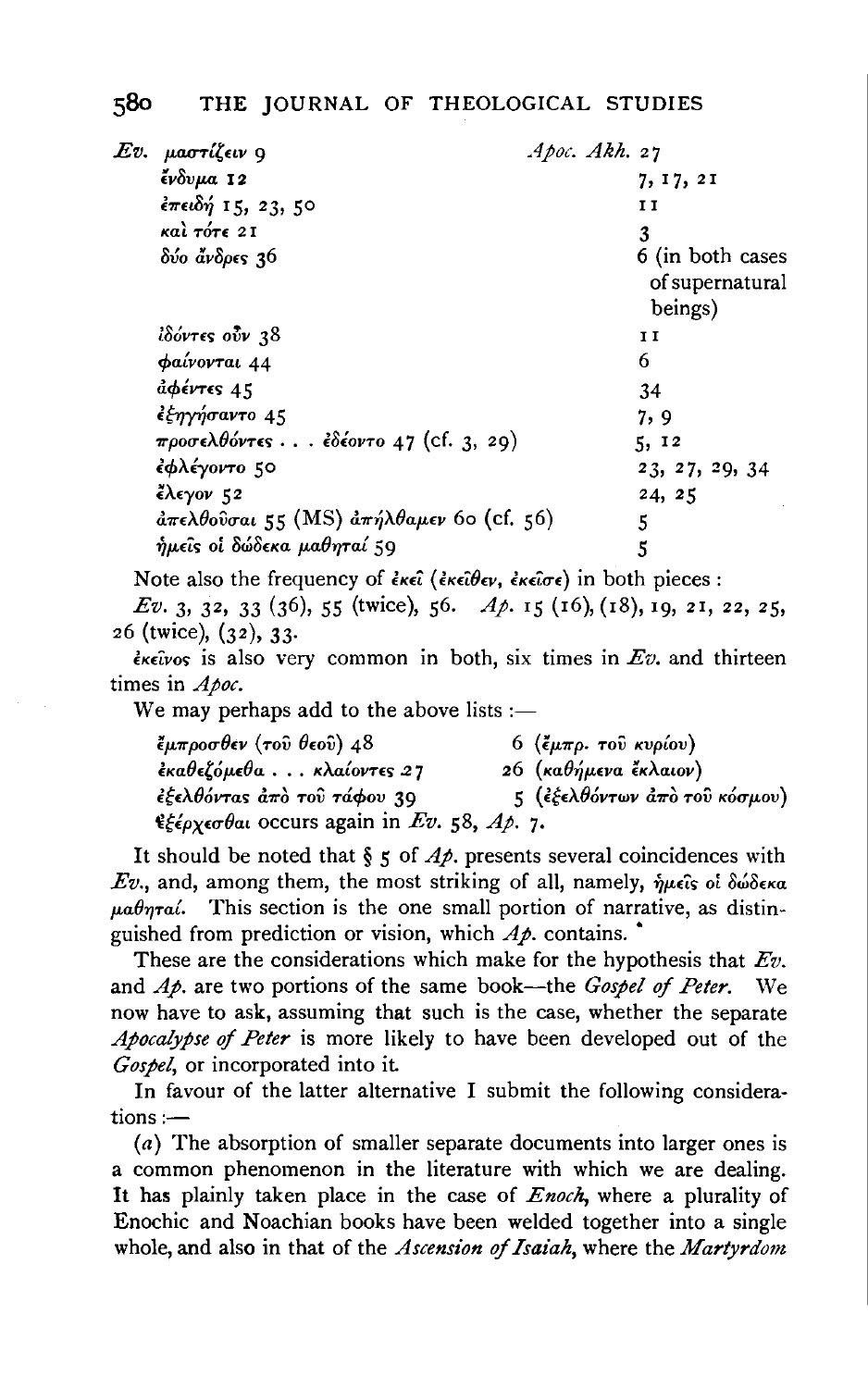and the *Vision* were current as separate writings. The same process has been postulated with varying degrees of probability in regard to the *Assumption* of *Moses,* the *Testaments of the Twelve Patriarchs,* the· *Apocalypse of Baruch,* and 4 *Esdras,* to say nothing of the hypotheses which concern the eschatological discourses of our Lord, and the *Apocalypse* of *John.* Of the converse process, the developement of a separate book out of an episode in a larger work, I know no single instance. The nearest approach to it is the excerption of episodes out of longer books, such as we see in the *Epistle* of *Baruch,* detached from his *Apocalypse,* or in the *Acts of Paul and Thee/a,* and the correspondence with the Corinthian Church, both taken from the *Acts of Paul*. But, in these cases, was the text of the detached episode recast? The Acts of Paul and Thecla were, in later times, altered in the direction of furnishing a completer narrative of the life of Thecla, for liturgical use ; and liturgical use accounts for modifications of the text of miracles and martyrdoms which were extracted from continuous Acts of Apostles and read' on their feast-days. In the case of the *Epistle* of *Baruch* it does not appear that the text was recast or expanded. In short, I submit that the absorption of  $A$ ,  $P$ , into the *Gospel* is in accordance with a tendency or literary fashion which may fairly be described as common.

 $(b)$  The incorporation of an existing document is in accordance with the habits of the author of the *Gospel of Peter.* No one doubts that this writer borrowed extensively from the Canonical Gospels. The amount of verbal coincidence with them is very large, allowing for the intentional variation of expression. It is not an overbold supposition that such a writer, finding another Petrine book ready to his hand, might have borrowed large portions of it, with changes chiefly affecting the tense and order of the matter.

The uncritical reader would be no more inclined to reject either *Apocalypse* or *Gospel* on the ground of community of matter than to reject any of the Synoptic Gospels on like grounds. When criticism began the credit of both the Petrine books was bound to perish for other reasons ; and perish it did.

 $(c)$  The hypothesis is not contradicted by external evidence.

The A. P. is first mentioned in the Muratorian fragment ( $170-200$ ) and by Clement of Alexandria. The history of its reception is, in the beginning, not very unlike that of 2 *Peter,* and similarities have been pointed out between these two books, which may indicate that they were produced in the same *milieu.* Use of 2 *Peter* seems probable on the part of Aristides (circ. 140?). The celebrity of the  $\vec{A}$ ,  $\vec{P}$ , was far greater than that attained at any time by the *Gospel.* This fact weighs, if very slightly, in the direction of the view that the  $A$ ,  $P$ , is the older book of the two.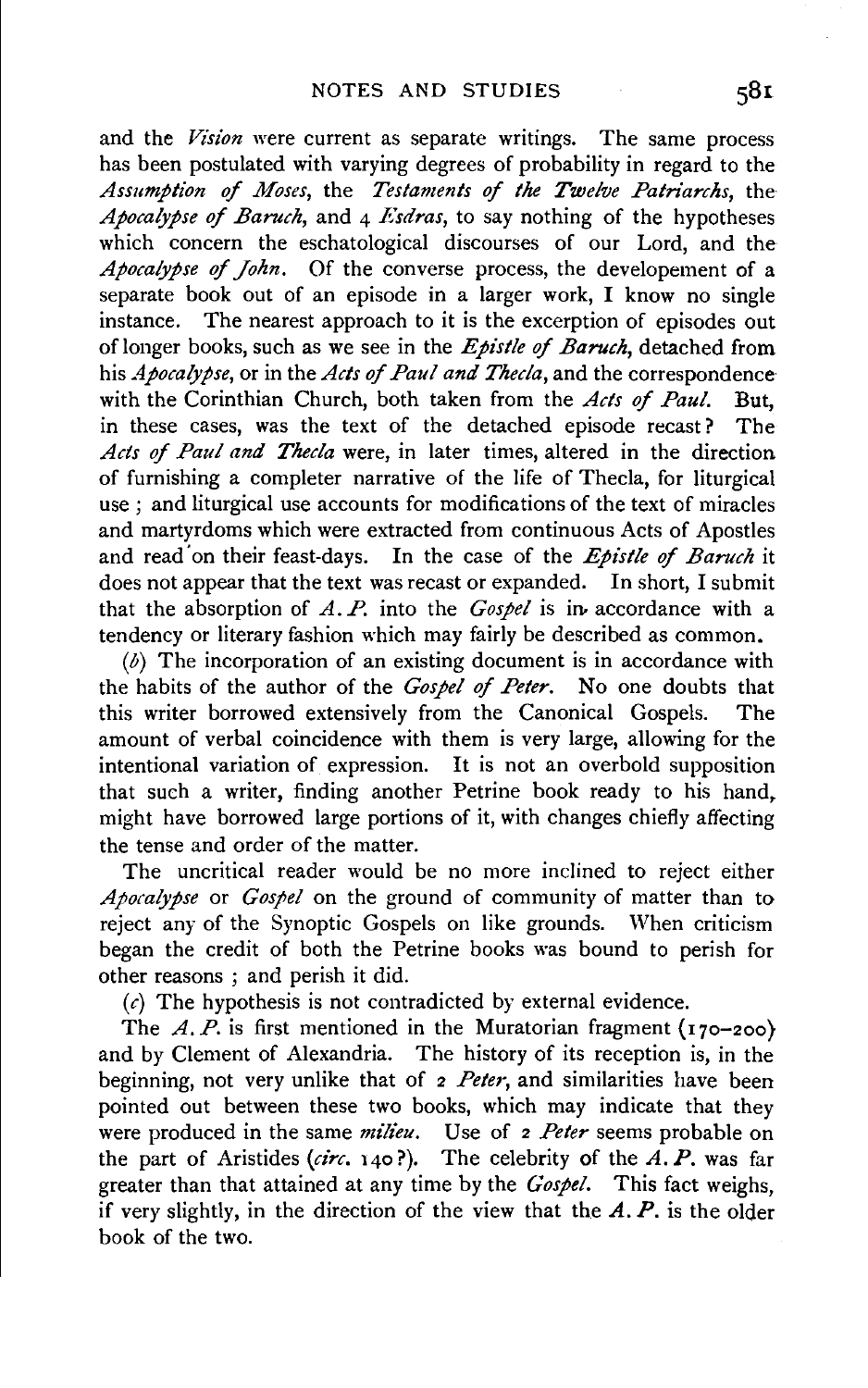#### 582 THE JOURNAL OF THEOLOGICAL STUDIES

The Gospel, it has been held, was known to Justin Martyr. The point is doubtful. It was certainly known to Serapion of Antioch (190). The general verdict places it about 150.

There is, I believe, nothing in the nature of external evidence which renders it impossible that the  $A$ .  $P$ . should have preceded the *Gospel* by some twenty or thirty years.

This, then, is the thesis for which I ask consideration: we have two texts, Eth. and Akh., for each of which the claim has been made that it represents the Apocalypse of Peter; of these I suggest that  $Eth$ . represents the  $A. P.$  known to Clement of Alexandria, Methodius, and Macarius Magnes, and that  $Akh$  is a portion of the Gospel of Peter, almost wholly derived from the  $A.P.,$  which was already current as a separate book when the Gospel was compiled.

Contents of the original Apocalypse of Peter.

On the supposition that  $A k h$ , is not a portion of the A. P. (whether it is an earlier or a later form thereof does not affect the question) we must allow that certain passages in it did not appear in that work, while it is clear that the contents were differently arranged in the two texts.

My own present notion of the order and contents of the  $A.P$ . (which is, of course, very much subject to correction) is as 'follows :-

It began with an enquiry of the apostles, addressed by Peter to our Lord, as to the signs of the end. The scene of this may have been the Mount of Olives.

Our Lord's answer took up the greater part of the book. It began with a warning against false Christs. This portion of the answer (which I take to have been brief) ended with Akh.  $I=3 \pi \partial \lambda \partial \partial \partial \xi$  avroby ... vious τῆς ἀνομίας.

Then came the long description of the Judgement and of Hell, which was introduced by the words 'Behold now what shall overtake them in the last days'  $(J. T. S. p. 39)$ , and ended with the paragraph 'Then will I give to mine elect', &c. (l. c. p. 52): the following paragraph ('I have spoken to thee, Peter', &c.) containing little, if anything, of the original.

Thereupon followed the transition to the Holy Mountain  $(Eth)$ , the appearance of the two saints, the vision of Paradise. And this, I believe, was followed by a narrative resembling that of the Transfiguration, and by the descent from the mountain, with which the whole concluded.

I believe that the  $A.P.$  differed from  $Akh$ , in that it identified the two saints with Moses and Elias. Consequently, Akh. 5 ( $d\pi\epsilon\rho\chi\phi\mu\epsilon\nu o\iota\delta\hat{\epsilon}$ μετ' αύτου ... τους ακούοντας ήμων ανθρώπους<sup>1</sup>) will not have appeared in this form in A. P. Similarly  $Akh$ . 13, 14, in which our Lord describes

<sup>1</sup> It will be remembered that in these lines of  $Akh$ . the most striking resemblances to Es. occur.